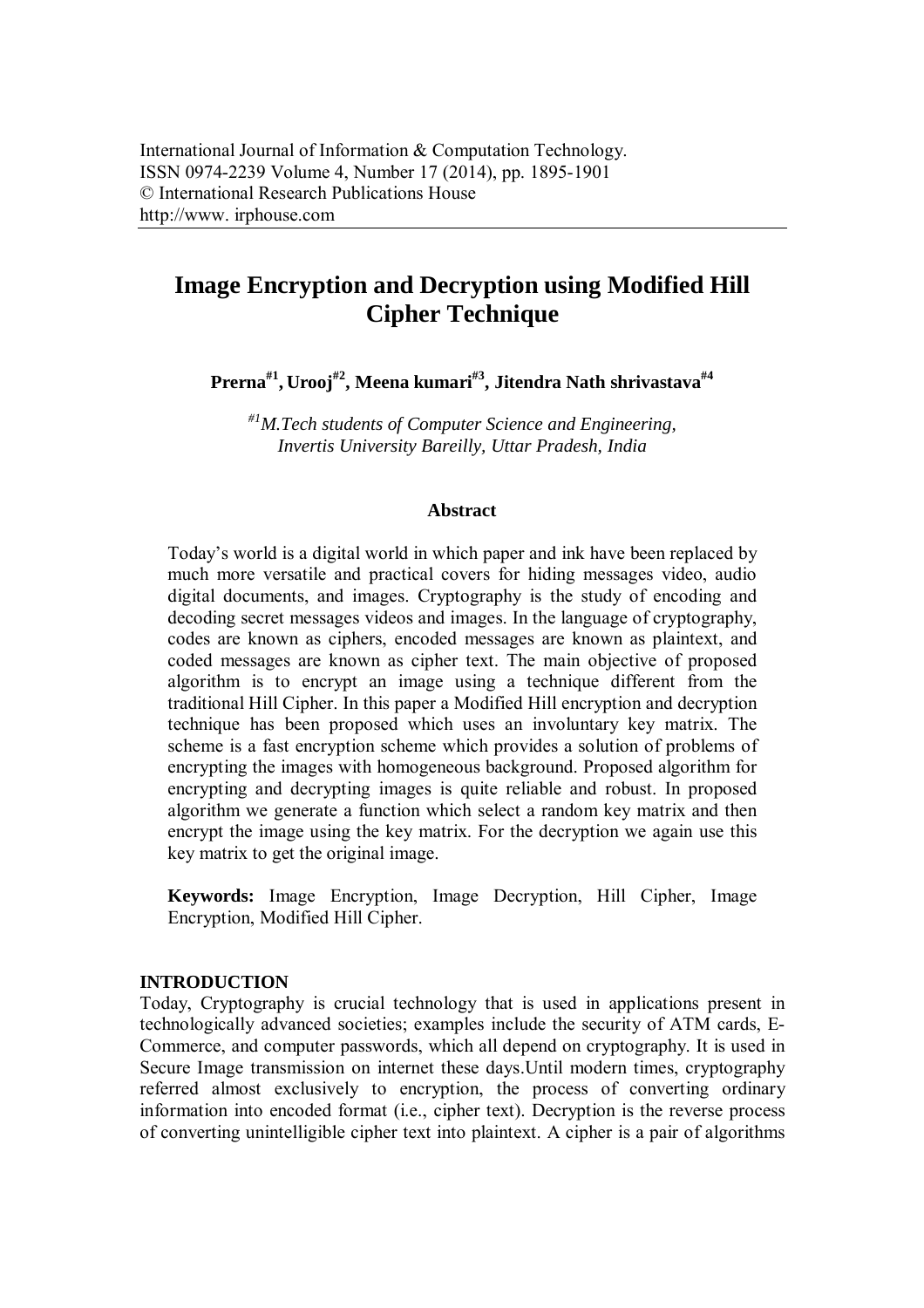which creates the encryption and the reversing decryption. Hill cipher is a type of monoalphabetic polygraphic substitution cipher [1]. Hill cipher is a block cipher that has several advantages such as disguising letter frequencies of the plaintext, its simplicity because of using matrix multiplication and inversion for enciphering and deciphering, its high speed, and high throughput [1].We proposed a technique of generating self-invertible key matrix which can be used in Modified Hill cipher algorithm. The objective of our work is to overcome the drawback of using a random key matrix in Hill cipher algorithm for encryption, where encrypted message cannot be decrypted until the key matrix is not invertible. Computational complexity can also be reduced by avoiding the process of finding inverse of the matrix at the time of decryption, as we use self-invertible key matrix for encryption. Our algorithm encrypt gray scale as well as color images using this key matrix. This algorithm works well for all types of gray scale as well as color images except for same gray level images or same color images.

#### *Hill Cipher*

Hill cipher is a substitution technique in symmetric encryption developed by **Lester Hill** in **1929**. The algorithm takes m successive plaintext letters and substitutes for them m cipher text letters. In Hill cipher, each character is assigned a numerical value like  $a = 0$ ,  $b = 1$ ,  $z = 25$  [5, 9]. The substitution of cipher text letters in the place of plaintext letters leads to *m* linear equation. For *m* = 3, the system can be described as follows**:** 

> $c_1 = (k_{11}p_1 + k_{12}p_2 + k_{13}p_3) \text{ mod } 26$  $c_1 = (k_{1} p_1 + k_{1} p_2 + k_{1} p_3) \text{ mod } 26$  $c_1 = (k_{11}p_1 + k_{13}p_2 + k_{13}p_3) \text{ mod } 26$

This can be expressed in term of column vectors and matrices:  $c1 = k11 k12 k13 p1$ 

c2= k21 k22 k23 p2 mod 26 c3= k31 k32 k33 p3

by the operation of Column matrix we can find it out that *C* = *KP,* where *C* and *P* are column vectors of length 3, representing the plaintext and cipher text respectively, and *K* is a  $3 \times 3$  matrix, which is the encryption key. All operations are performed mod 26 here. Decryption requires using the inverse of the matrix *K*. The inverse matrix  $K^{-1}$  of a matrix *K* is defined by the equation  $KK^{-1} = K^{-1} K = I$ , where *I* is the Identity matrix.

**But the inverse of the matrix does not always exist, and when it does, it**  satisfies the preceding equation.  $K^{-1}$  is applied to the cipher text, and then the **plaintext is recovered.** The term for encryption as follows.

**For encryption:**  $C = Ek(P) = K p$ 

**For decryption***:*  $P = D_k(C) = K^{-1}(C) = P$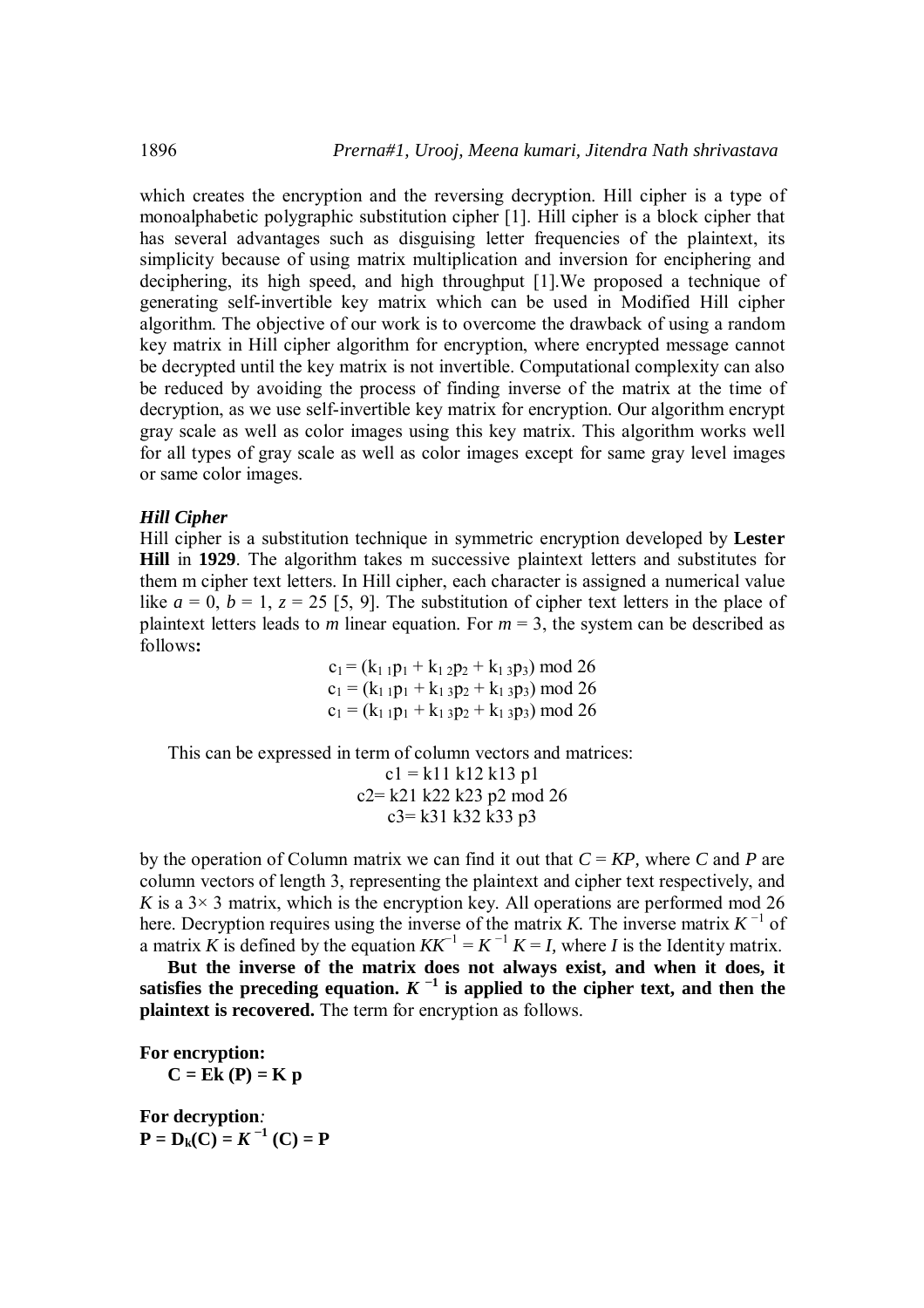If the block length is m, there are 26*m* different *m* letters blocks possible, each of them can be regarded as a letter in a 26*m* -letter alphabet. Hill's method amounts to a monoalphabetic substitution on this alphabet.

## **PROPOSED SCHEME**

Implemented Hill Cipher technique one is cover image which act as key image which is shared by both sender and receiver and other is Informative image. As first step, we add cover image and informative image to obtained resultant image. The gray scale image is passed to the Hill Cipher algorithm to form encrypted image. The encrypted image is communicated over unsecured channel. The encrypted image after receiving by receiver passed to Hill Cipher technique. Receiver first obtained inverse of Key image, K-1. The resulted image which is encrypted is passed to the Hill Cipher to obtain Informative Image. The cover image is subtracted from merged image to obtained informative image. The detail process is summarized in figure 1.In proposed technique author has used hill cipher technique for encrypting image by breaking the image into blocks of length rather than whole image. In this paper image is divided into blocks of length and use hill cipher technique for encrypting blocks of image rather than whole image.



**Fig 1: Original image**

## *ALGORITHM FOR PROPOSED SCHEME:*

- 1. A pixel matrix of original image of dimensions  $n \times n$  is constructed.
- 2. The plain image is divided into  $n \times n$  symmetric blocks.
- 3. Generate a random key matrix of  $n \times n$
- 4. For grayscale images, the number of levels is equal the number of alphabets.
- 5. For color images-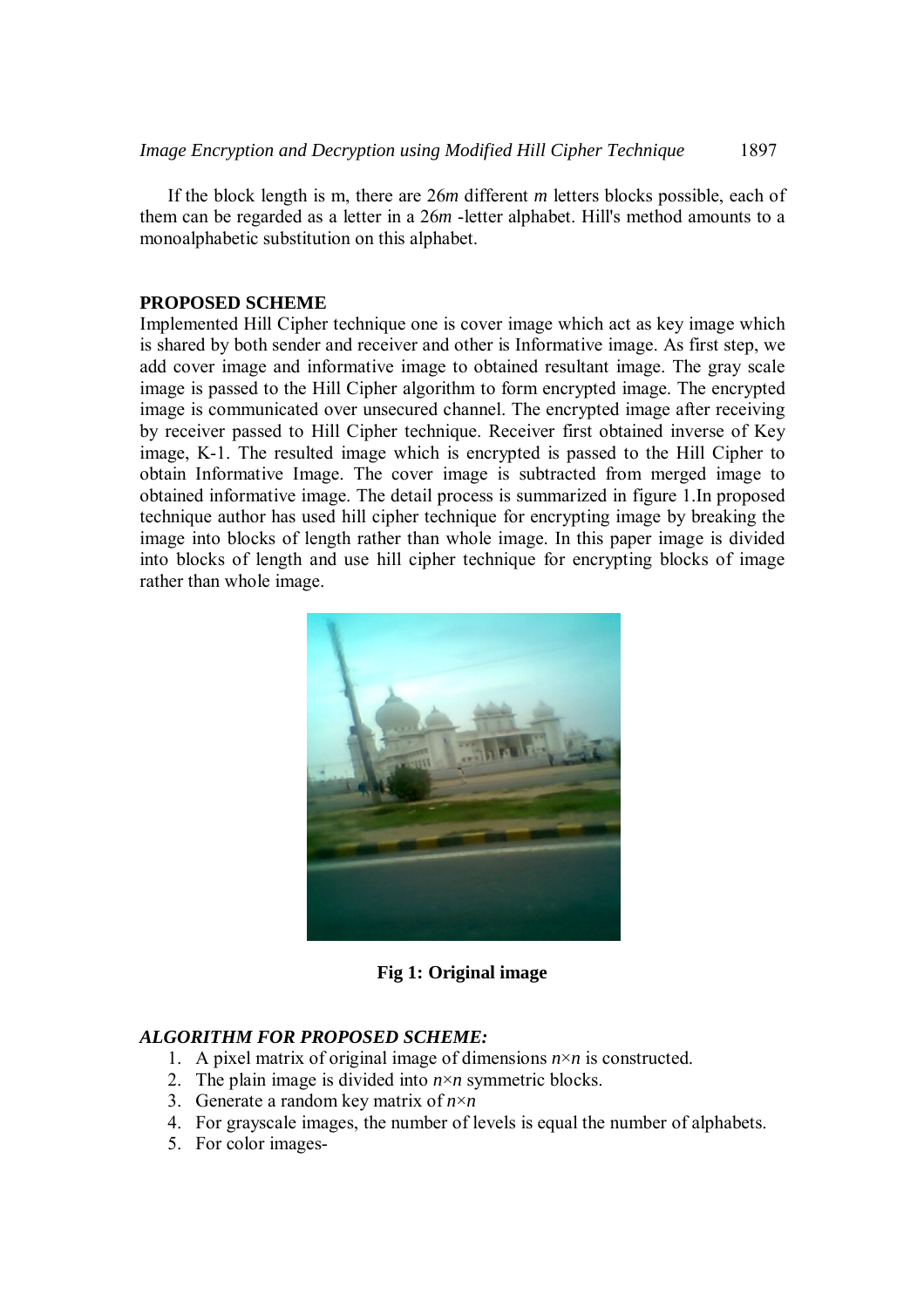- decompose the color image into (R-G-B) components.
- encrypt each component (R-G-B) separately.
- obtain the cipher image.
- 6. Find the image matrix of cipher image.
- 7. Decrypt the image with using the inverse square matrix of the same key.
- 8. Obtain the original image.

## *Image Encryption:*

## **Find the pixel matrix of original image.**

Randomly generate a key matrix equal to the dimensions of image matrix to be encrypted.

## **Apply the concept of hill cipher i.e.**

 $C = E_k(P)$ 

## **But in the concept of image we have 256 gray(For example)intensity levels so our approach will work as**

 $C = E_k$  (P) mod 256

Where "C" is the matrix of cipher image, "P" is the matrix of original image and "k" is the randomly generated matrix value (key). After applying the concept each and every pixel of original image will substitute by the each and every pixel of cipher image.

#### *Image Decryption:*

- 1. For the decryption we find out the pixel matrix of cipher image.
- 2. Consider the same value of k (key). As in the hill cipher for the text we had the equation.

 $P = D_k (C) = K^{-1} (C) = P$ 

Same concept work for the image the difference will be only here again we considered the gray scale lave of image i.e. 256 now the equation will look like

 $P = D_k (C) = K^{-1} (C) \text{ mod } 256 = P$ 

## **EXPERIMENTAL RESULTS:**

For evaluation of our proposed technique, we used Matlab tool. We have created 200 by 200 informative image as shown in figure 3. The informative image is used to store some information which is passed through unsecured channel. We apply Hill Cipher technique to perform encryption of informative image. For using Hill Cipher algorithm, we have created key image as shown in figure 2. We used traditional Hill Cipher Technique to perform encryption of informative image using key image. This newly obtained encrypted image is sent on unsecured channel. The intruder, even if received this encrypted image, could not able to get the informative image, because the key image is not available to the intruder. In this way the informative image is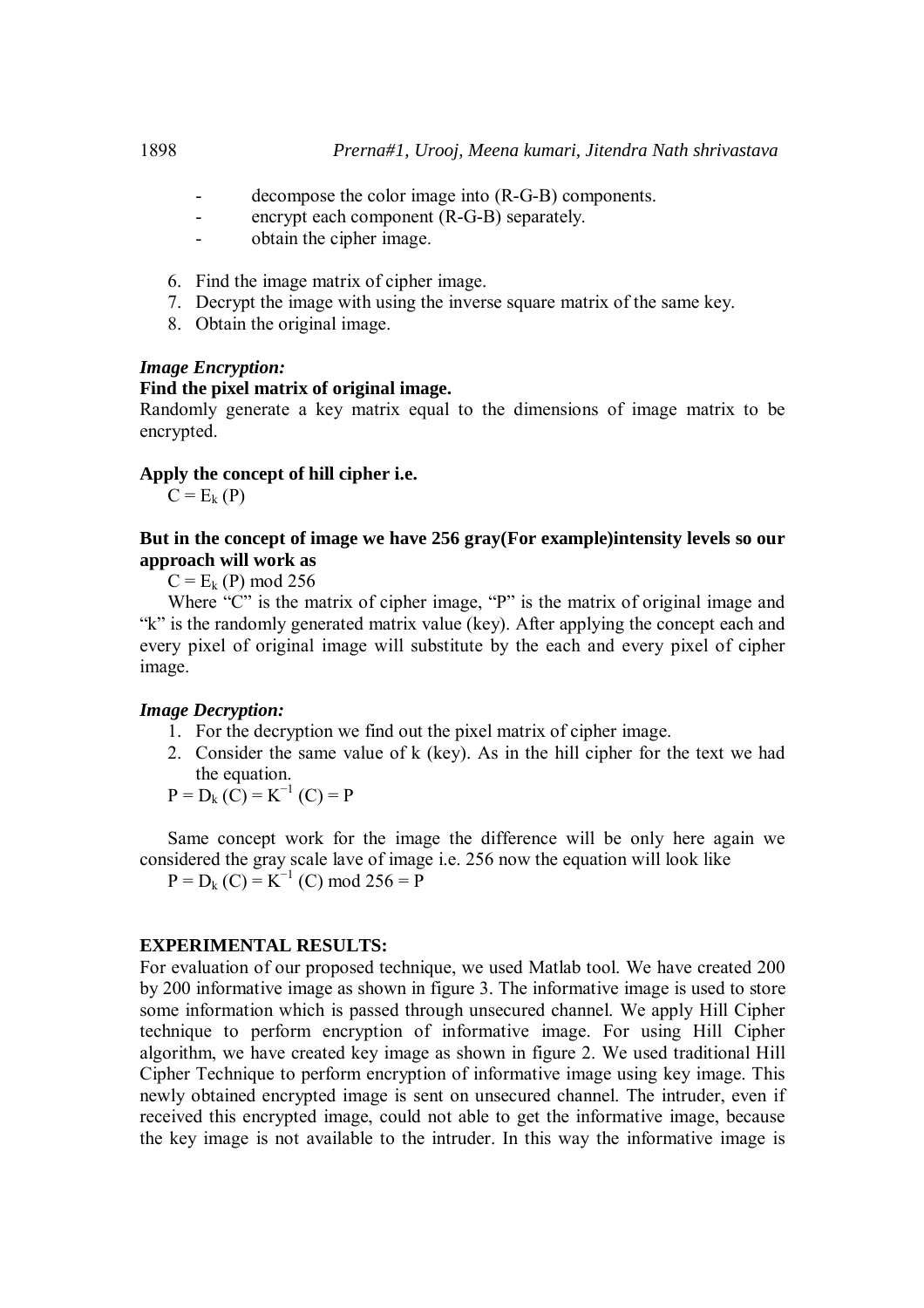encrypted and securely transferred on unsecured channel. After receiving this encrypted image by receiver, receiver has the key image. The first task is to find the inverse of this key image. This inverse key image is used in the decryption process of hill cipher technique to obtain the original informative image. This decrypted image is same as the image originally sent by the sender. Thus the task of hiding informative image and passing through unsecured channel is achieved.

We have taken different images and encrypted them using original Hill and our proposed Advance Hill algorithm and the results are shown below in Figure 2 and 3. It is clearly noticeable from the Figure 2(e, g), that original Hill Cipher can't encrypt the images properly if the image consists of large area covered with same colour orgray level [8]. But our proposed algorithm works for any images with different gray scale as well as colour images.

In Figure 3, it is found that proposed Advance Hill algorithm can able to encrypt the image properly as compared to original Hill Cipher algorithm.



**Fig2:** encrypted image **Fig 3:** 





**Fig4: decrypted image**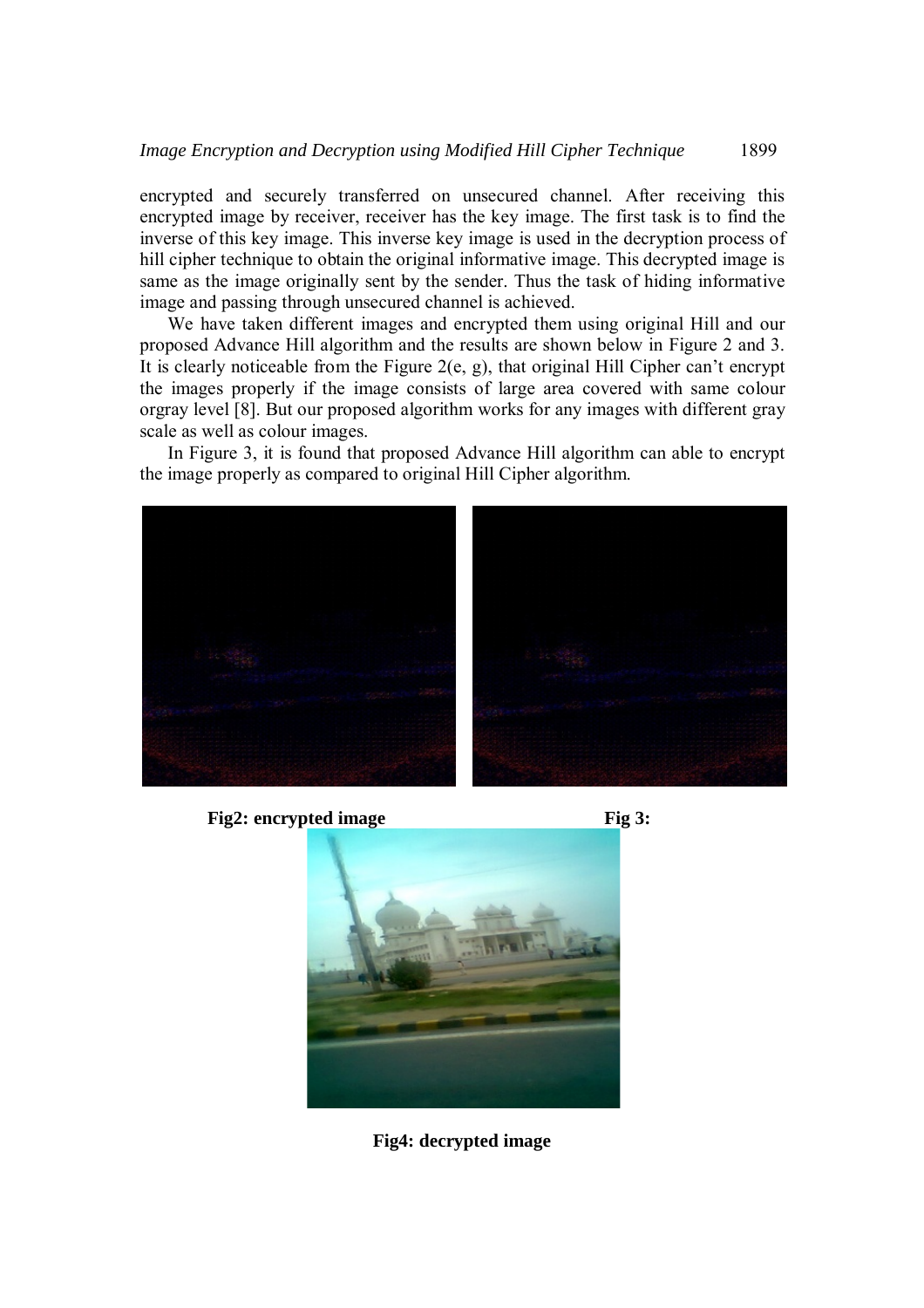## **Example**

Lets compare Images by the original cipher Algorithm and images by our proposed scheme Modified Hill Cipher images (c,d) by original Hill Cipher Algo.



**Figure.5:. Original images (a) and corresponding encrypted images (b) by original Hill Cipher Algorithm and (c,d) by proposed modify Hill cipher algorithm.**